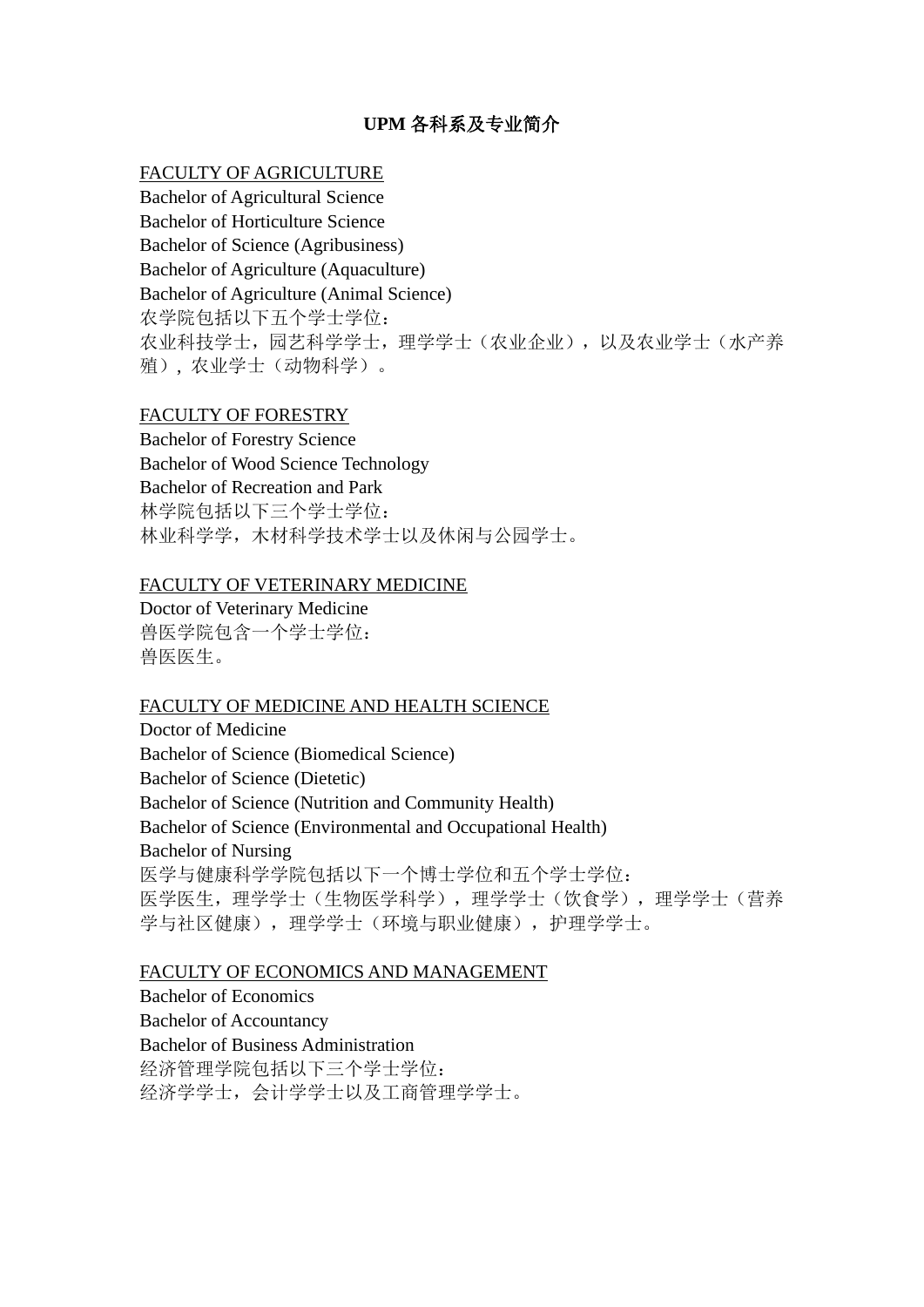# FACULTY OF ENGINEERING

Bachelor of Engineering (Civil) Bachelor of Engineering (Electrical and Electronics) Bachelor of Engineering (Chemical) Bachelor of Engineering (Agricultural and Biosystem) Bachelor of Engineering (Mechanical) Bachelor of Engineering (Aerospace) Bachelor of Engineering (Process and Food) Bachelor of Engineering (Computer System and Communication) 工程学院包括以下八个专业的工学学士学位: 土木工程,电气电子工程,化学工程,农业与生物系统工程,机械工程,航空航 天工程,食品工程以及计算机与通信工程。

# FACULTY OF EDUCATIONAL STUDIES

Bachelor of Science (Human Resource Development) Bachelor of Education (Physical Education) Bachelor of Education (Guidance and Counseling) Bachelor of Education (The Teaching of Bahasa Malaysia as a First Language) Bachelor of Education (The Teaching of English as a Second Language) Bachelor of Education (Home Science) Bachelor of Education (Agricultural Science) Bachelor of Education (Moral Education) Diploma in Youth in Development Work 教育学院包含以下八个学士学位和一个专科专业:

理学学士(人力资源发展),教育学学士(体育教育),教育学学士(指导与咨 询),教育学学士(马来语作为第一语言教学),教育学学士(英语作为第二语 言教学),教育学学士(家庭科学),教育学学士(农业科学),教育学学士(道 德教育),发展工作青年专科。

## FACULTY OF SCIENCE

- Bachelor of Science (Honours) Major in Biology **Mathematics Statistics** Physics **Chemistry** Industrial Chemistry Petroleum Chemistry Material Science Instrumentation Science Bachelor of Science with Education (Honours) - Major in Biology Physics
- **Chemistry**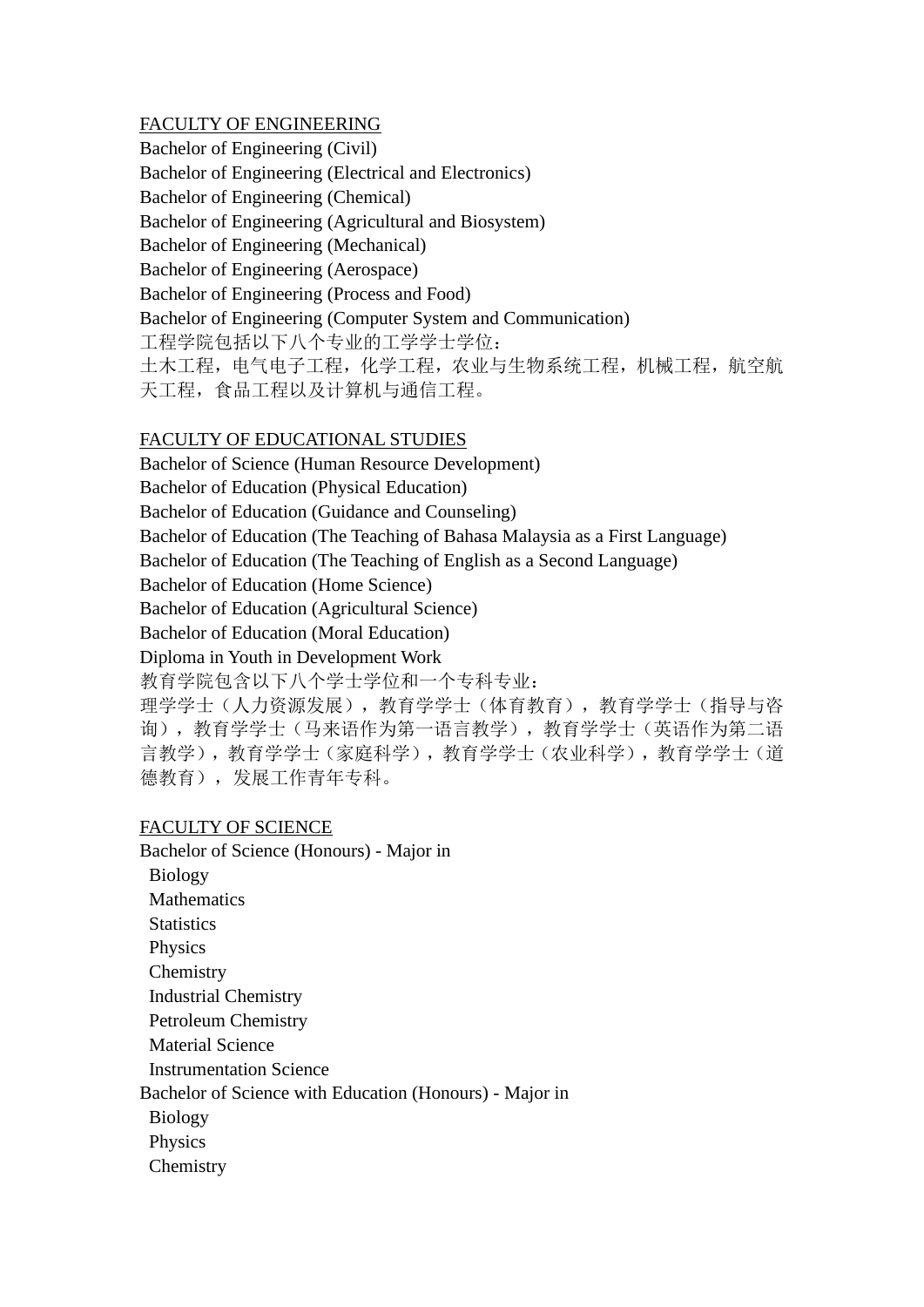#### Mathematics

科学院包含九个理学学士(荣誉学士)专业和四个理学教育学士(荣誉学士)专 业: 理学学士专业有 生物学,数学,统计学,物理学,化学,工业化学,石油化学,材料学和仪器科 学。 理学教育学士专业有: 生物学,物理学,化学和数学。

#### FACULTY OF FOOD SCIENCE AND TECHNOLOGY

Bachelor of Food Science and Technology Bachelor of Science (Food Studies) 食品科学与技术学院包括两个专业的学士学位: 食品科学与食品技术学士学位和理学学位(食品研究)。

#### FACULTY OF HUMAN ECOLOGY

Bachelor of Music (Music Performance) Bachelor of Science (Human Development) Bachelor of Consumer Studies Bachelor of Science (Human Development and Management) Bachelor of Science (Human Development and Information Technology) 人类生态学学院包括以下五个学士学位: 音乐学学士(音乐表演),理学学士(人类发展),消费者研究学士,理学学士 (人类发展与管理),理学学士(人类发展与信息技术)。

#### FACULTY OF MODERN LANGUAGES AND COMMUNICATION

Bachelor of Communication (Journalism) Bachelor of Communication (Human Communication) Bachelor of Communication (Corporate Communication) Bachelor of Communication (Broadcasting) Bachelor of Art Malay Language & Linguistic Bachelor of Art Malay Literature Bachelor of Art English Language Bachelor of Art English Literature Bachelor of Art Foreign Languages (Arabic) Bachelor of Art Foreign Languages (Mandarin) Bachelor of Art Foreign Languages (French) Bachelor of Art Foreign Languages (German) 现代语言与交流学院包括以下十二个学士学位及专业: 新闻学,人类交流学,公司交流学及广播学等四个通信学学士;马来语言学文科 学士,马来文学文科学士,英语文科学士,英语文学文科学士以及阿拉伯语,华 语,法语和德语等四个外雨文科学士学位。